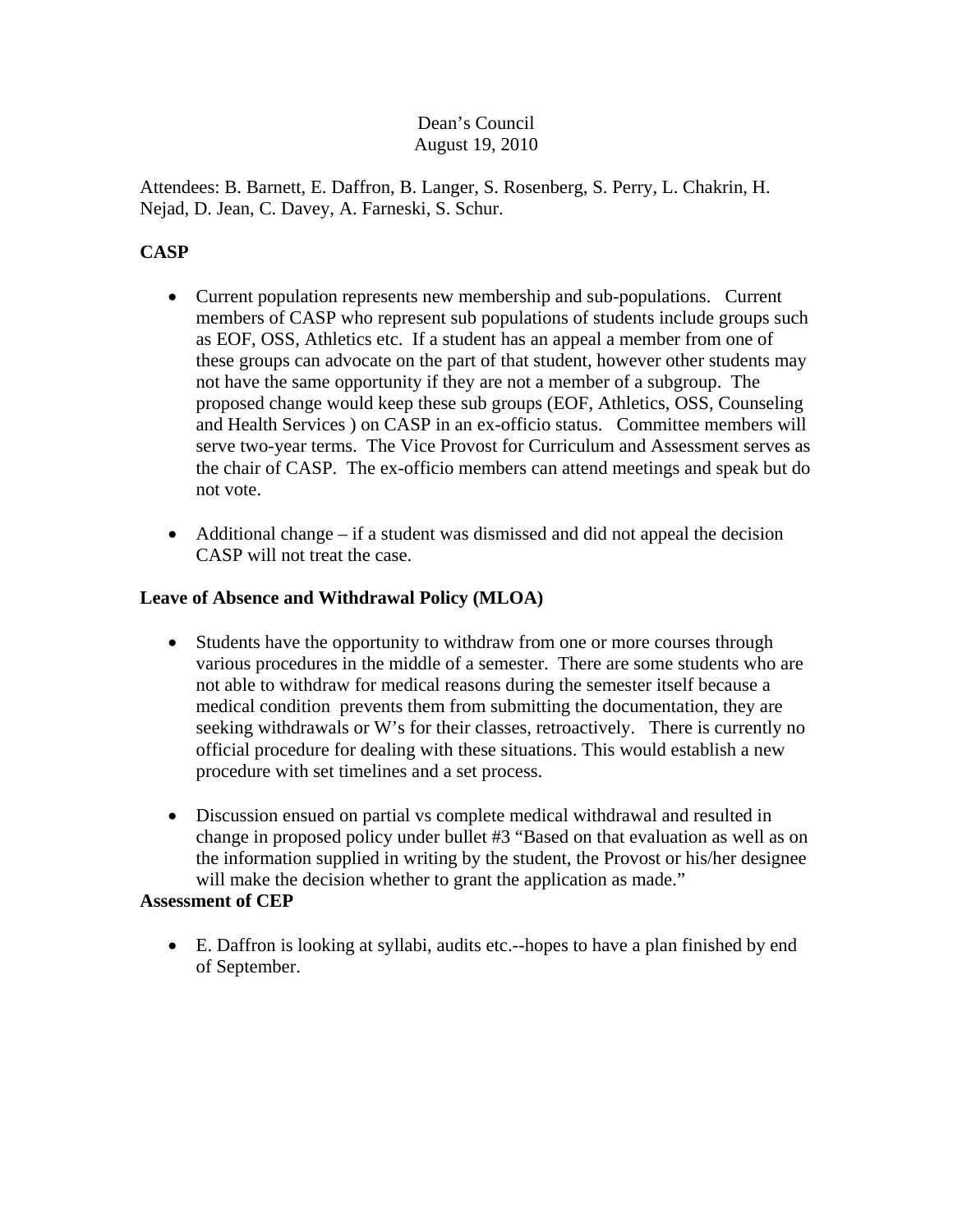#### **Academic Advising**

- D. Jean presented on behalf of the Academic Advising Council. The Academic Advising plan has been approved through the council. CAAFYE will be advising all first year students. D. Jean is trying to have students make a physical connection with their advisor early on in their academic career.
- S. Rosenberg brought out the point that students are not required to see their advisor to register. D. Jean has included  $2<sup>nd</sup>$  semester as mandatory advising also recommending that it happens in the  $6<sup>th</sup>$  semester or junior year.
- Faculty Caseload distribution Academic advising proposes that all students are assigned their Academic Advisor no later than October 1 for the fall and January 17 for the spring semester. CAAFYE will forward the advisee list to the school secretaries before each advising session.
- Faculty advising development workshops have been set for September 29, 30 and October  $6<sup>th</sup>$ .
- Advising has also designated October and March as advisement months to help create a campus-wide focus on advisement.
- Advising is also in the process of trying to educate faculty on the process by creating a "My Advisee" resource page for Faculty and a "My Advisor" page with resources for students.
- S. Rosenberg observed that many faculty did not think advising was a component of their job description.
- There was more discussion on eventually implementing mandatory advising, and working with faculty to accept advising as part of their workload and contractual obligation.
- S. Perry noted that an effort should be made to start planning some training sessions for faculty who will be advising; this is especially needed for new faculty. B. Barnett pointed out that the idea would need encouragement from the deans so that faculty could understand this is an expectation. She also noted that 1<sup>st</sup> year faculty should not be scheduled for 3 hour classes. It was decided that October  $6<sup>th</sup>$  at 3:30 pm would be a training session for faculty advising.

#### **First Year Seminar**

• R. Mentore stated that 913 students are expected in as of Aug 12, for Fall 2010, and of that number 884 are registered for first year seminar courses. There are